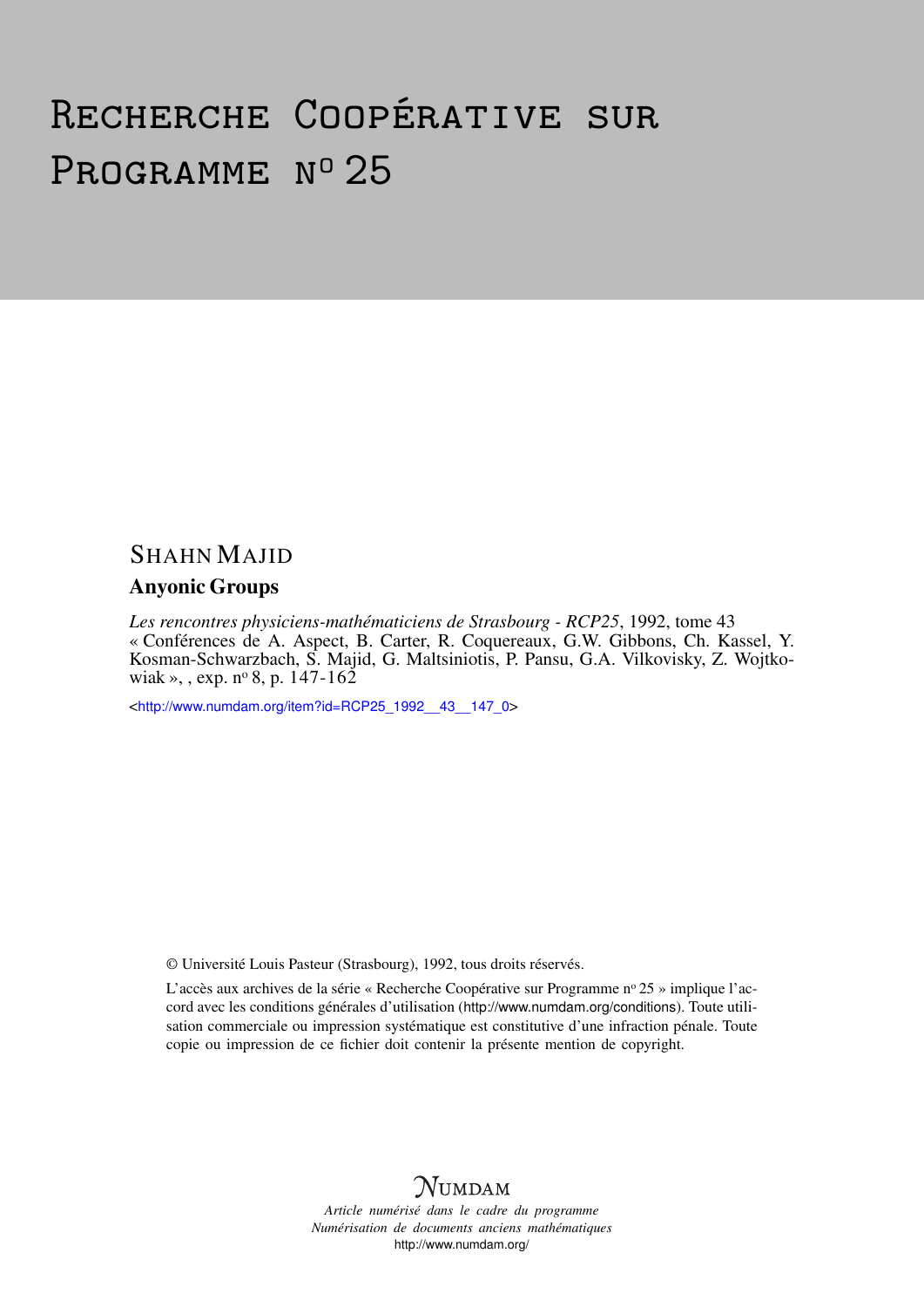#### ANYONIC GROUPS  $_{(*)}$

Shahn Majid<sup>1</sup>

Department of Applied Mathematics & Theoretical Physics University of Cambridge Cambridge CB3 9EW, U.K.

ABSTRACT We introduce non-standard quasitriangular structures on the finite groups  $Z_n$ . These determine non-trivial braidings  $\Psi$  in the category of  $\mathbb{Z}_n$ -graded vector spaces. The braiding is an anyonic one,  $\Psi(v \otimes w) =$  $2π$ **:**  $|v|$  $e^{i\omega}$  *w* $\omega$  *w* for nomogeneous elements of degree  $|v|$ ,  $|w|$ . This category of anyonic vector spaces generalizes that of super vector spaces, which are recovered as  $n = 2$ . We give examples of anyonic quantum groups. These are like super quantum groups with  $\pm 1$  statistics generalised to anyonic ones. They include examples obtained by transmutation of  $U_q(sl(2))$  at a root of unity.

# **1 Introduction**

Quasitensor or "braided monoidal" categories occur naturally in a variety of contexts, notably in low-dimensional algebraic quantum field theory[l][2][3] and conformai field theory, and of course in the context of low dimensional topology as in [4]. They also occur in the abstract representation theory of quantum groups[5, Sec. 7] and were introduced on purely category-theoretical grounds in [6]. The quantum groups connection is now wellknown and leads to the construction of link and three-manifold invariants. See notably [7]. In [8][9][10][11][12] we have developed a different point of view in which such quasitensor categories are braided generalizations of the category SuperVec of super vector spaces. From this point of view we introduced the notion of groups and Hopf algebras living in such braided categories, with the role of  $\pm 1$  statistics in the super case now played by the braiding or quasisymmetry  $\Psi$ . These braided groups and quantum braided groups

**<sup>1</sup> SERC Research Fellow and Drapers Fellow of Pembroke College, Cambridge** 

 $(*)$  Ce texte reprend une prépublication du D.A.M.T.P. de Mars 1992 - DAMTP/91-16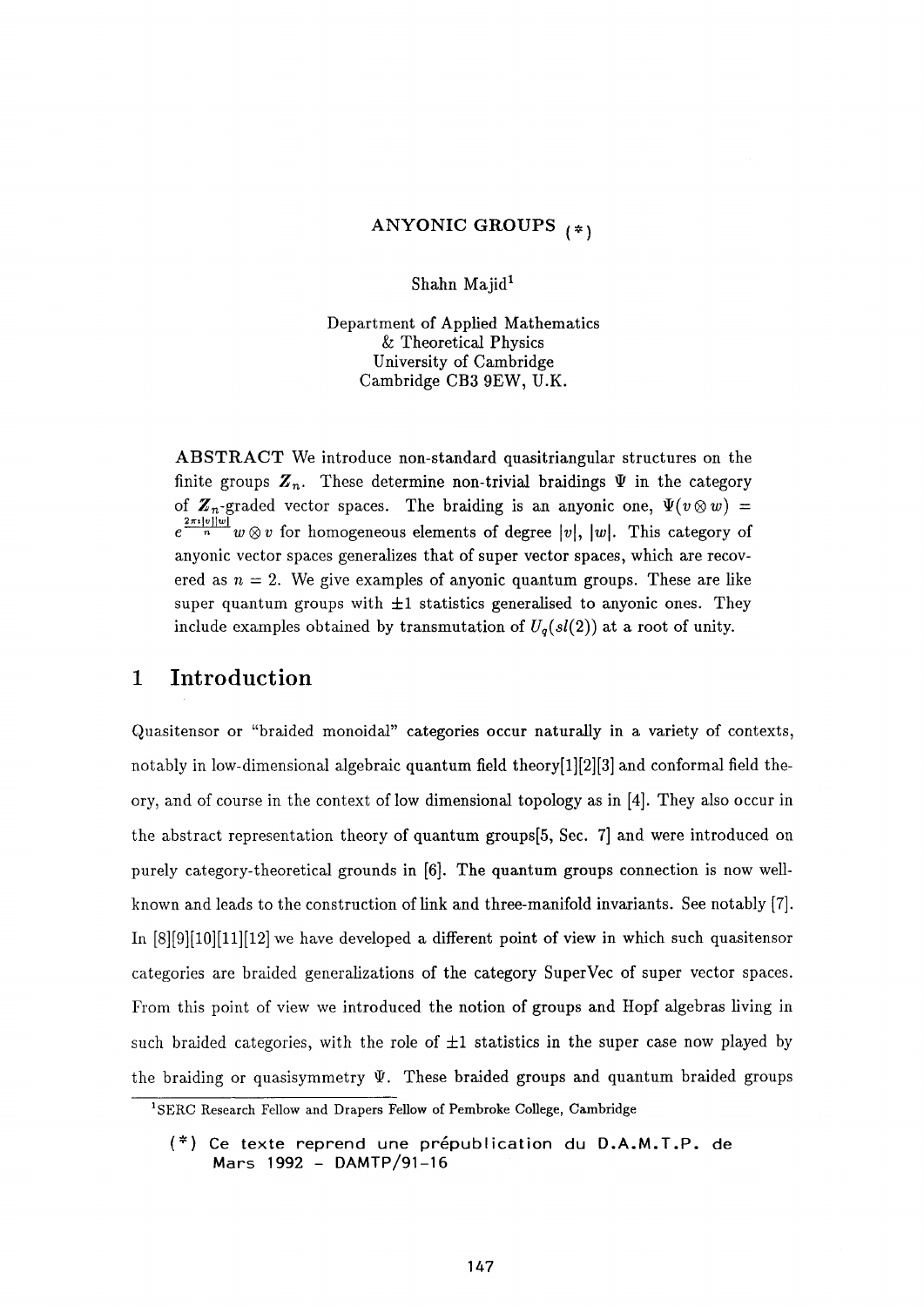are modelled on super groups and super quantum groups respectively. An interesting feature now, however, is that since the role of transposition is played by a braiding, many algebraic computations inevitably reduce to braid and tangle diagrams. In spite of this, many properties of braided groups and quantum braided groups parallel those of groups and quantum groups. Hence the subject lies on the boundary between low-dimensional topology and abstract algebra, and uses ideas from both areas.

Our goal in the present note is to illustrate this abstract theory of braided groups and quantum braided groups by means of some concrete examples. It is hoped in this way to provide an introduction to the more technical works [11][12]. For our illustration we have chosen the braided monoidal category of anyonic vector spaces.

An anyonic vector space for us is nothing other than a vector space in which the finite group of order n,  $\boldsymbol{Z}_n$ , acts. This is related to more sophisticated notions of group-graded spaces though we do not develop this point of view in the present paper. The braiding  $\Psi$  in the category of anyonic vector spaces is the one familiar to physicists in the context of anyonic statistics, e.g.  $[13][14]$ . Hence the name. The modest result of Section 2 is to identify this category of  $\mathbb{Z}_n$ -representations with this braiding  $\Psi$ , as the category of representations of a certain quantum group  $\mathbb{C} \mathbb{Z}_n'$ . This is the group algebra  $\mathbb{C} \mathbb{Z}_n$  of  $\mathbb{Z}_n$ with a certain non-standard quasitriangular structure or "universal R matrix", which we introduce. The case *GZ^* (giving the category of super vector spaces) was studied in [10][11]. We also give formulae for the anyonic dimension of objects in the category, and the anyonic trace.

We then proceed in Section 3 to construct examples of quantum groups in such anyonic categories, i.e. anyonic quantum groups. Working with anyonic quantum groups and algebras is like working with super quantum groups and super algebras except that the  $\Psi = \pm 1$  statistics are replaced by anyonic ones, namely by complex phase factors. Our first example is an anyonic version of the symmetry group of an equilateral triangle. Our second is an anyonic version of the quantum group  $U_q(sl(2))$  at a root of unity.

In Section 4 we give the general construction for braided categories that was used to obtain the anyonic ones. The construction is based on an arbitrary self-dual Hopf algebra and associates to it a commutative quasitriangular one,  $H'$ . Here  $H = \mathbb{C} \mathbb{Z}_n$  is an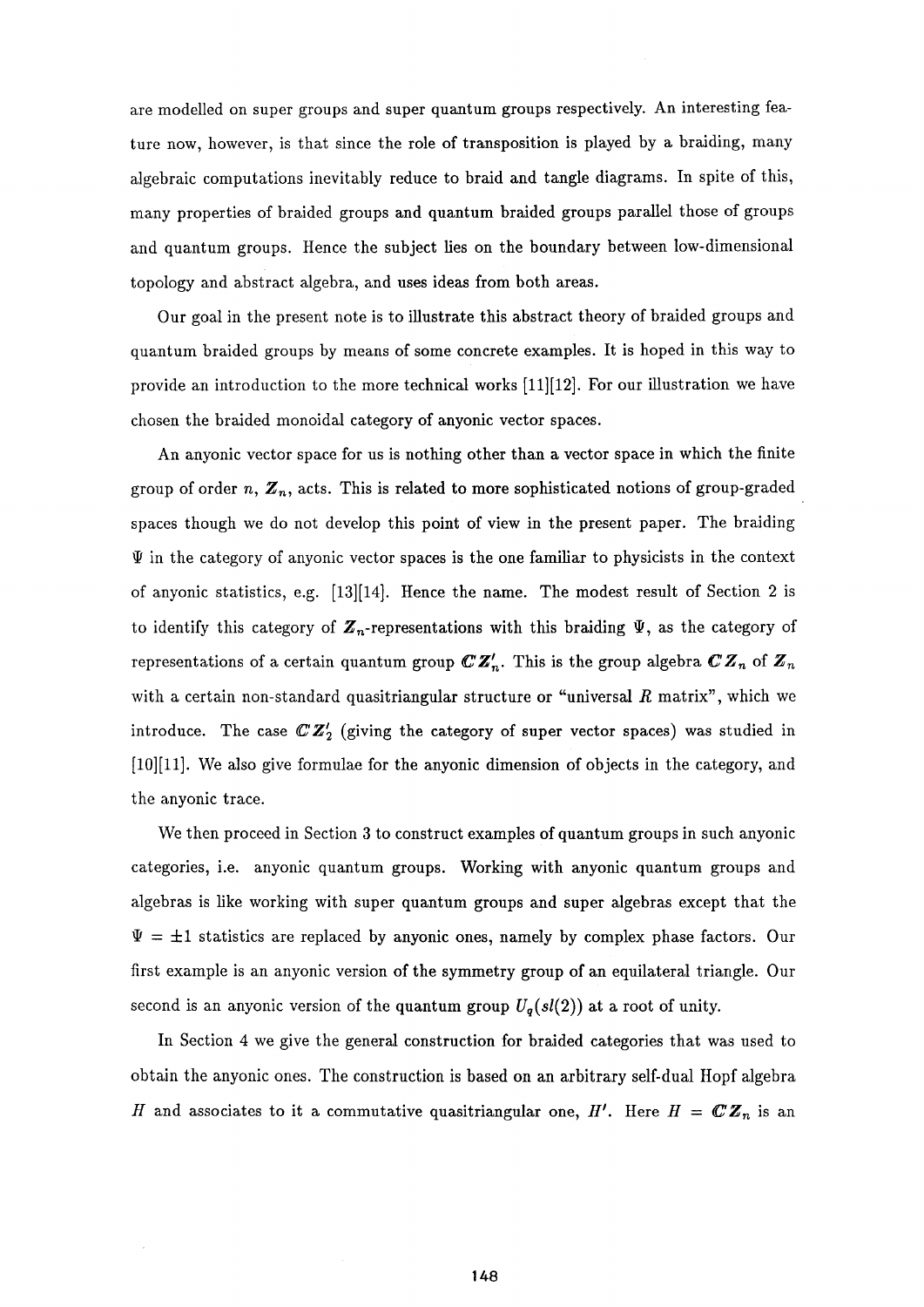example where  $(\mathbb{C} \, \pmb{Z}_n)^* \! \cong \! \pmb{\mathbb{C}} \, \pmb{Z}_n \! \cong \! \pmb{\mathbb{C}} \, \pmb{Z}_n$  is self-dual because  $\pmb{Z}_n$  is self dual (i.e.  $\pmb{Z}_n$ , the set of irreducible representations, ran be identified with *Zn).* The first isomorphism here is Fourier's convolution theorem. We note that other generalizations of  $\mathbb{Z}_n$ -graded spaces have been considered in the literature, for example to G-graded spaces (where *G* may be non-Abelian), see e.g.[15]. By contrast, our generalization by means of self-dual Hopf algebras appears to be in a different direction.

#### Preliminaries

For an informal introduction to quasitensor or "braided monoidal" categories as generalizing supersymmetry, we refer to [9][10]. A pure mathematical treatment is in [11][12] while a general introduction in the context of quantum groups is in [5, Sec. 7]. Briefly, a quasitensor category is  $(C, \otimes, \underline{1}, \Phi, \Psi)$  where C is a category (a collection of objects  $X, Y, \cdots$ and morphisms or "maps" between them) and  $\otimes$  is a tensor product with unit object 1.  $\Phi_{X,Y,Z}: X \otimes (Y \otimes Z) \to (X \otimes Y) \otimes Z$  are associativity isomorphisms for any three objects and  $\Psi_{X,Y}: X \otimes Y \to Y \otimes X$ , the *braiding* or "quasisymmetry" between any two. Such categories were first introduced in [6]. We will usually suppress  $\Phi$ , as well as isomorphisms associated with the unit object. These are all trivial in the examples of the present paper. Then  $\Psi$  obeys

$$
\Psi_{X,Y\otimes Z} = \Psi_{X,Z} \circ \Psi_{X,Y}, \quad \Psi_{X\otimes Y,Z} = \Psi_{X,Z} \circ \Psi_{Y,Z}, \quad \Psi_{X,\underline{1}} = \Psi_{\underline{1},X} = \mathrm{id}.\tag{1}
$$

We work over a commutative field  $k$ . Our examples are over  $\mathbb{C}$ . A quantum group over *k* in the usual sense means for us a quasitriangular Hopf algebra  $(H, \Delta, \epsilon, S, \mathcal{R})$  where *II* is an algebra over  $k$ ,  $\Delta$  :  $H \rightarrow H \otimes H$  the coproduct,  $\epsilon$  :  $H \rightarrow k$  the antipode,  $S : H \to H$  the antipode and  $R$  the quasitriangular structure or "universal  $R$ -matrix". For  $(H, \Delta, \epsilon, S)$  (a Hopf algebra) we use the notation of [16]. The notation for  $\Delta$  from [16] is  $\Delta h = \sum h_{(1)} \otimes h_{(2)}$  for  $h \in H$ . It is required to be an algebra homomorphism  $H \to H \otimes H$  where  $H \otimes H$  has the tensor product algebra structure. For the axioms of  $R$ we use the ones introduced by Drinfeld[17], namely

$$
(\mathrm{id} \otimes \Delta)(\mathcal{R}) = \mathcal{R}_{13} \mathcal{R}_{12}, \quad (\Delta^{\mathrm{op}} \otimes \mathrm{id})(\mathcal{R}) = \mathcal{R}_{23} \mathcal{R}_{13}, \quad \mathcal{R}(\Delta h) = (\Delta^{\mathrm{op}} h)\mathcal{R} \tag{2}
$$

for all  $h \in H$ . Here  $\mathcal{R}$  is assumed invertible,  $\mathcal{R}_{12} = \mathcal{R} \otimes 1$  etc, and  $\Delta^{\text{op}} h = \sum h_{(2)} \otimes h_{(1)}$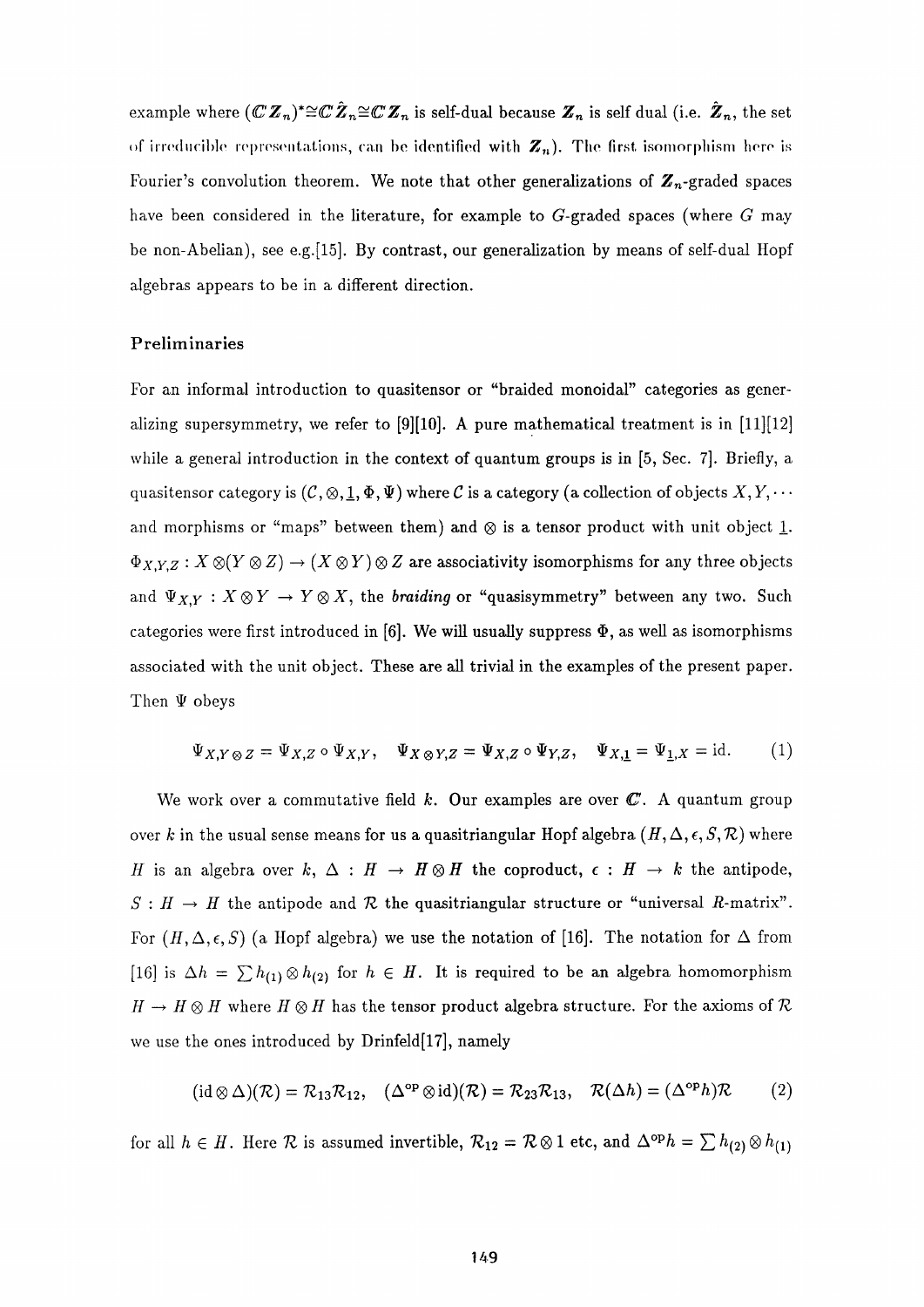

Figure 1: Axioms for  $\underline{\mathcal{R}}$  and  $\underline{\Delta}^{\mathrm{op}}$ 

is the opposite coproduct. We have written the middle axiom in a slightly unconventional form but one that generalizes immediately to quantum groups in braided categories. It is easy to deduce that  $(\epsilon \otimes id)(\mathcal{R}) = 1 = (id \otimes \epsilon)(\mathcal{R})$  and  $(S \otimes id)(\mathcal{R}) = \mathcal{R}^{-1}$ ,  $(S \otimes S)(\mathcal{R}) = 1$ *TZ.* For an introduction to quantum groups see [5], or the fundamental work [17].

The axioms of a quasitriangular Hopf algebra  $(\underline{H}, \underline{\Delta}, \underline{\Delta}^{\text{op}}, \underline{\epsilon}, \underline{S}, \underline{\mathcal{R}})$  in a quasitensor category *C* (i.e. a quantum braided group or "braided quantum group") are just the same except that  $\Delta$  and  $\mathcal{R}$  are defined with respect to the braided tensor product algebra structurefll]. In the concrete cases below, this is

$$
(a\otimes b)(c\otimes d)=a\Psi(b\otimes c)d,\qquad a,b,c,d\in \underline{H}\otimes \underline{H}.\tag{3}
$$

By this we mean to first apply  $\Psi_{H,H}$  to  $b \otimes c$  and then multiply the result on the left by *a* and on the right by *d.* The axioms for *TZ* are depicted in diagrammatic form in Figure 1. Morphisms are written pointing downwards. Binary or cobinary ones are written as vertices and  $\Psi = \chi, \Psi^{-1} = \chi$ . Functoriality of  $\Psi$  under morphisms means that branches and nodes can be translated past braidings in an obvious way. For our purposes, this is a useful (and well known) shorthand. In the figure, we see the use of the braided tensor product algebra structure of  $\underline{H} \otimes \underline{H}$  in defining  $\underline{\mathcal{R}}(\Delta) = (\Delta^{\rm op})\underline{\mathcal{R}}$ . Likewise for the axioms of the coproduct  $\Delta$ . If  $\Psi^2 \neq id$  then  $\Delta^{\rm op}$  can not be given simply by  $\Psi \circ \Delta$  or  $^{-1}$   $\circ$   $\Delta$ , and needs to be specified. It is defined as a second coproduct structure on  $H$ , characterized by the condition shown in the figure with respect to a class of modules  $(V, \alpha)$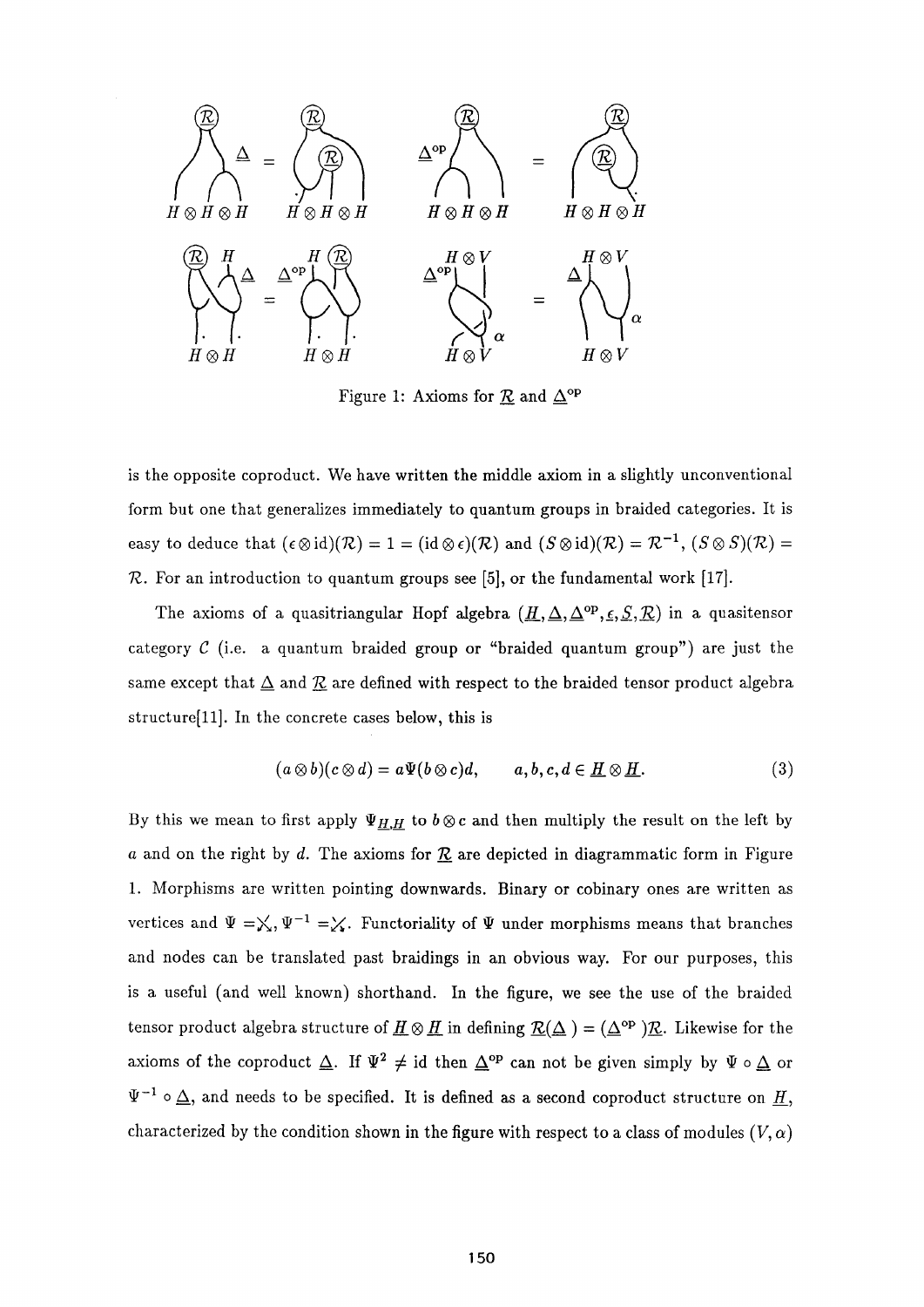of <u>H</u> in the category[11]. If  $\Delta^{op} = \Delta$  then we say that we have a braided group rather than a quantum braided group. We note that algebraic structures in other symmetric (not braided) monoidal categories have been studied by many authors, notably [18][19]. The novel aspect of our work is to go further to the study of algebraic structures in truly braided categories.

## **2 Anyonic Vector Spaces**

In this section we study quasitensor or "braided monoidal" categories associated to *Z<sup>n</sup> ,* the finite group of order *n*. Let  $g$  be the generator of  $\mathbb{Z}_n$  with  $g^n = 1$ . As a category of objects and morphisms we take the category  ${\tt Rep}\,(\boldsymbol{Z}_n)$  of finite-dimensional representations of  $\boldsymbol{Z}_n.$ Given an object V of  $\text{Rep}(\mathbf{Z}_n)$  we can decompose it under the action of  $\mathbf{Z}_n$  as

$$
V = \bigoplus_{a=0}^{n-1} V_a, \qquad a = 0, 1, \cdots, n-1.
$$

Here  $a$  runs over the set of irreducible representations  $\rho_a$  of  $\bm{Z}_n$  and  $V_a$  is the subspace of *V* where *g* acts as copies of  $\rho_a$ . Explicitly,

$$
g \triangleright v = e^{\frac{2\pi i a}{n}} v, \qquad \forall v \in V_a
$$

where the action of  $\mathbb{Z}_n$  is simply denoted  $\triangleright$ . If  $v \in V_a$ , we say that v is homogeneous of degree  $|v| = a$ .

On this category  $\text{Rep}(\mathbf{Z}_n)$  we can now define the non-standard braiding

$$
\Psi_{V,W}(v\otimes w)=e^{\frac{2\pi i|v||w|}{n}}w\otimes v\tag{4}
$$

on homogeneous elements of degree  $|v|$ ,  $|w|$ . This is well known to physicists in the context of anyons, e.g.[13][14]. The quantities  $e^{\frac{2\pi i|v||w|}{n}}$  can be called fractional or anyonic statistics. We denote by  $\mathcal{A}_n$  the category Rep( $\mathbf{Z}_n$ ) equipped with this anyonic braiding. The associativity  $\Phi$  is the usual vector space one.

To my knowledge the structure of this quasitensor category *A<sup>n</sup>* has not been systematically studied before. Our main result of this section is to identify it as the category of representations of a quantum group. Of course, it is well known that quantum groups (in the strict sense, with quasitriangular structures) have quasitensor or braided monoidal categories of representations. However, given such a category it may not come from a quantum group. Our result is,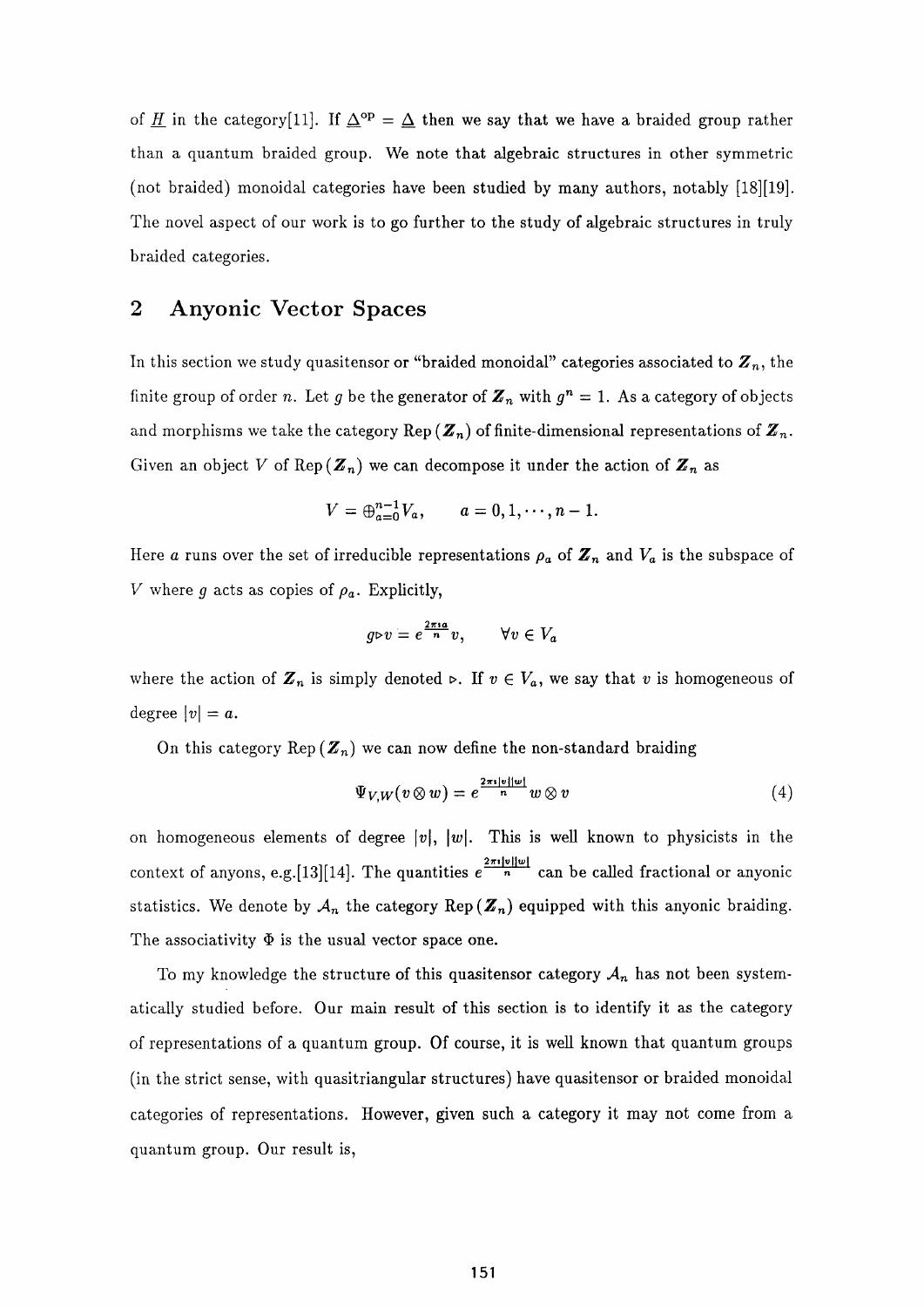Proposition 1 Let  $\mathbb{C}Z_n$  denote the group algebra of  $Z_n$ . This is just the algebra over  $\mathbb{C}$ *generated by* 1,*g* and the relation  $g^n = 1$ . It is a Hopf algebra with  $\Delta g = g \otimes g$ ,  $\epsilon g = 1$ ,  $Sg = g^{-1}$ . Then  $\mathbb{CZ}_n$  has a non-trivial quasitriangular structure

$$
\mathcal{R} = \frac{1}{n} \sum_{a,b=0}^{n-1} e^{-\frac{2\pi i a b}{n}} g^a \otimes g^b.
$$
 (5)

 *a,b=0*  We denote the Hopf algebra  $\mathbb{C}Z_n$  equipped with this non-standard quasitriangular structure *by CZ'<sup>n</sup> . Moreover,* 

$$
A_n = \text{Rep}(\mathbf{C}\mathbf{Z}_n').
$$

If  $n \geq 3$  then  $\mathbb{C}Z'_n$  is strictly quasitriangular and  $A_n$  is strictly braided.

**Proof** It is easy to verify that the  $R$  shown obeys all the axioms of a quantum group as recalled in the preliminaries. The prime in *CZ'<sup>n</sup>* is to distinguish it from the usual group algebra  $\mathbb{CZ}_n$  with  $\mathcal{R}=1\otimes 1.$  We compute the braiding in the category of representations of  $\mathbb{C}Z'_n$ . Recall, e.g. [5, Sec. 7], that for any quantum group H, the category Rep(H) of representations becomes a quasitensor category as follows: The tensor product of representations  $V, W$  is  $h \triangleright (v \otimes w) = \sum h_{(1)} \triangleright v \otimes h_{(2)} \triangleright w$  for  $v \otimes w \in V \otimes W$  and the braiding is

$$
\Psi_{V,W}(v\otimes w)=\sum \mathcal{R}^{(2)}\triangleright w\otimes \mathcal{R}^{(1)}\triangleright v
$$

where  $\mathcal{R} = \sum \mathcal{R}^{(1)} \otimes \mathcal{R}^{(2)}$ . The various actions are denoted  $\triangleright$ . In our case then, the is as for  $\mathbf{Z}_n$ -representations, while  $\Psi_{V,W}(v \otimes w) = \frac{1}{n} \sum_{a,b} e^{\frac{2\pi i b|w|}{n}} w \otimes e^{\frac{2\pi i a|v|}{n}} v e^{-\frac{2\pi i a b}{n}}$  $\frac{2\pi ib|w|}{n}$   $w \otimes v \delta_{|v|,b} = e^{\frac{2\pi i|v||w|}{n}}$   $w \otimes v$  on homogeneous elements. We use here and below the orthogonality of  $\mathbf{Z}_n$  representations in the form

$$
\frac{1}{n}\sum_{a=0}^{n-1}e^{\frac{2\pi i a(b-c)}{n}}=\delta_{b,c}, \qquad b,c=0,1,\cdots,n-1
$$
 (6)

where  $\delta_{b,c}$  is 1 if  $b = c$  and 0 otherwise  $\Box$ .

Now in any quasitensor category with duals (as there are here) there is an intrinsic notion of rank  $(V)$  for any object V, and of  $\text{Tr } f$  for any endomorphism f. The  $\text{Tr } f$  is defined as the morphism

$$
1\rightarrow V\otimes {V^*}^f\mathop{\longrightarrow}\limits^{\textup{odd}}V\otimes {V^*}^{\Psi} \mathop{\longrightarrow}\limits^{\Psi}V^*\otimes V\rightarrow 1
$$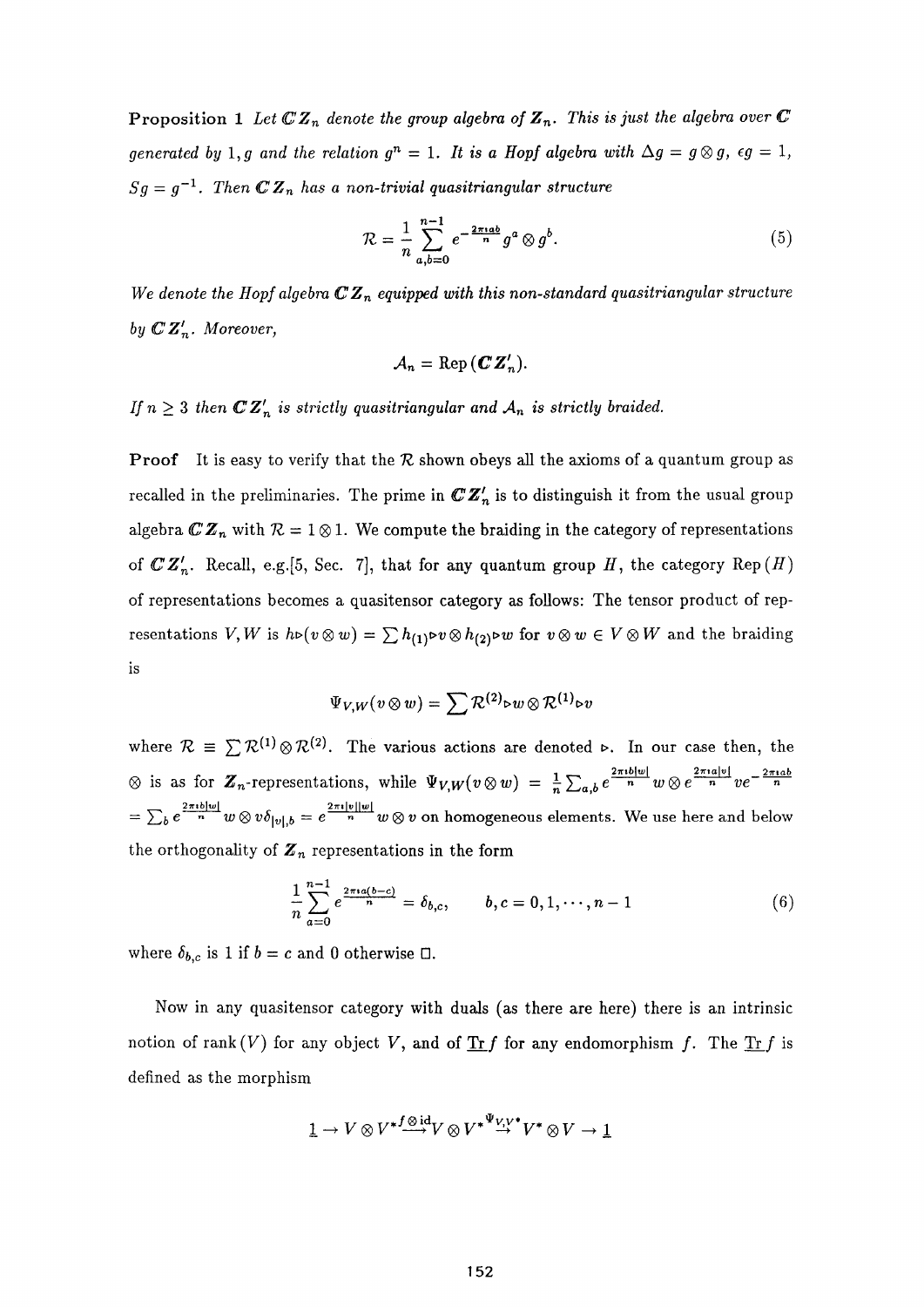and rank  $(V) = Trid_V$ , cf[20] in the tensor case. Here 1 is the identity object in the category (in our case, the trivial representation  $C$ ). The definition of trace  $Tr$  extends</u> further as a morphism  $\underline{\text{Hom}}(V, V) = V \otimes V^* \xrightarrow{\Psi_{V, V^*}} V^* \otimes V \to \underline{1}$ , where  $\underline{\text{Hom}}$  is the internal hom in the category. For the quasitensor categories  $\text{Rep}(H)$  where *H* is a quantum group, the rank was studied in [5][21]. For  $H = U_q(sl(2))$  it comes out as a variant of the familiar q-dimension. In general it comes out as[5], rank(V) =  $Tr \rho_V(u)$  where  $u \in H$  is  $u = \sum (SR^{(2)})\mathcal{R}^{(1)}$  and  $\rho_V(\underline{u})$  is the matrix of <u>u</u> acting on *V*. Likewise if  $f: V \to V$  is an endomorphism or indeed any linear map (viewed as for vector spaces in  $\underline{\mathrm{Hom}}(V, V) = V \otimes V^*$  we have

$$
\mathop{\rm Tr} f = \mathop{\rm Tr} \rho_V(\underline{u}) f. \tag{7}
$$

Because of Proposition 1 we can apply this general theory to the quasitensor categories  $A_n$ . It is also evident from this formula that  $\text{Tr } f \circ g = \text{Tr } g \circ f$  for endomorphisms  $f, g$ . Note that this is not necessarily true if  $f, g$  are not intertwiners for  $H$  but merely linear maps. For example, one can show that  $\text{Tr} \rho_V(h) \circ \rho_V(g) = \text{Tr} \rho_V(S^{-2}g) \circ \rho_V(h)$  for  $h, g \in H$ . Because of Proposition 1 we can apply this general theory to  $A_n$ . We have,

Proposition 2 The intrinsic category-theoretic rank or "anyonic dimension" of an any*onic vector space V (an object in An) is* 

$$
rank(V) = \sum_{a=0}^{n-1} e^{-\frac{2\pi i a^2}{n}} \dim V_a
$$
 (8)

where  $V_a$  is the subspace of homogeneous degree a. Likewise if  $f : V \to V$  is degree*preserving then the category-theoretic or "anyonic" trace is* 

$$
\text{Tr}\,f = \sum_{a=0}^{n-1} e^{-\frac{2\pi i a^2}{n}} \text{Tr}\,f|_{V_a} \tag{9}
$$

where  $f|_{V_a}: V_a \to V_a$  is the restriction of f to degree a. If f is not degree-preserving *we project it back down to each V<sup>a</sup> . If =* 2 *we recover the usual super-dimension and super-trace.* 

Proof We compute

$$
\underline{u} = \frac{1}{n} \sum_{a,b} g^{-b} g^a e^{-\frac{2\pi i ab}{n}} = \frac{1}{n} \sum_a g^a \theta_n(a) \tag{10}
$$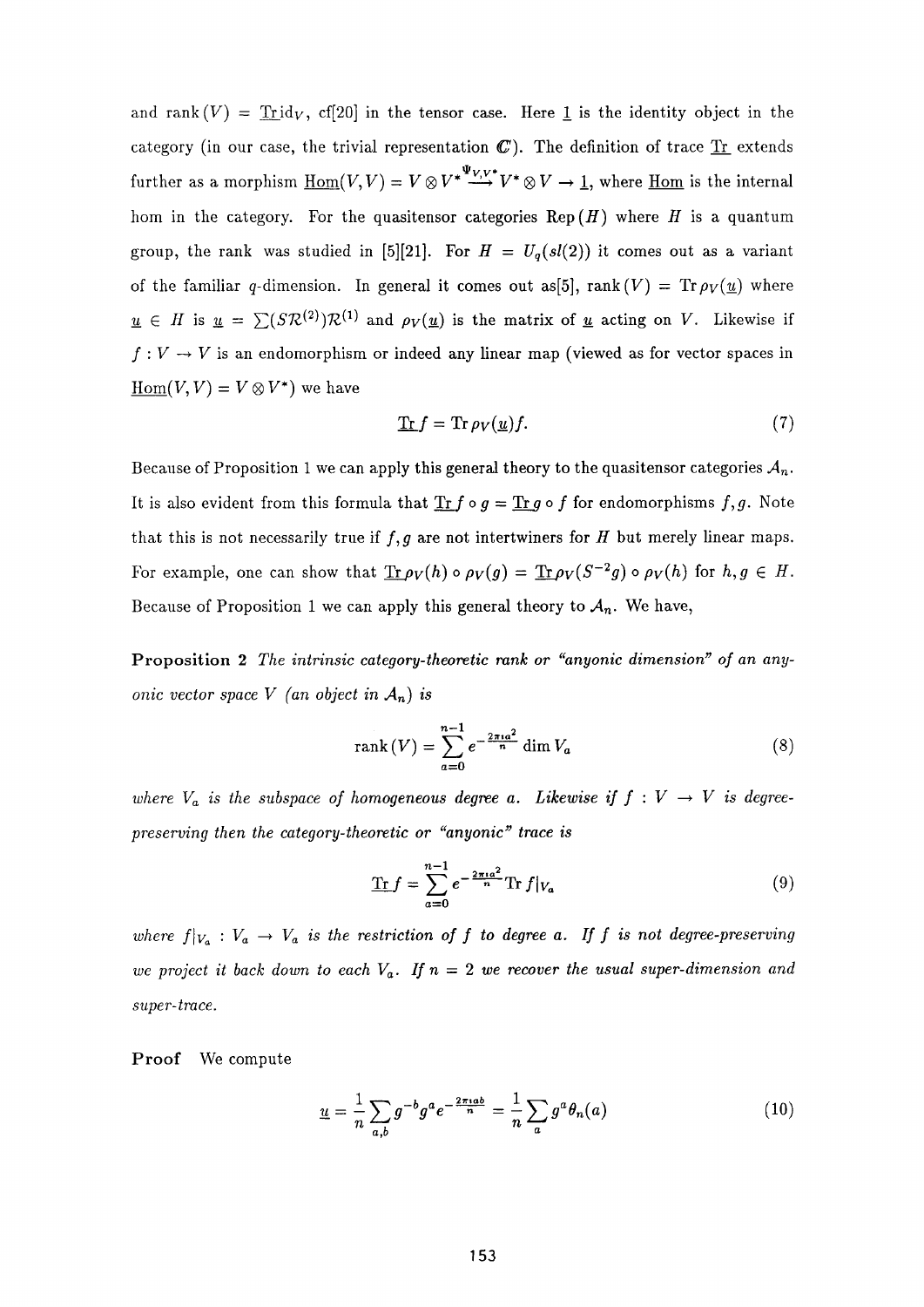where  $\theta_n(a) = \sum_b e^{-\frac{2\pi i (a+b)b}{n}}$  is the  $\mathbf{Z}_n$  theta-function. It is the  $\mathbf{Z}_n$ -fourier transform of a Gaussian. To compute  $\text{Tr } f$ , let  $\{e_{a,\gamma_a}\}$  be a basis of V and  $\{f^{a,\gamma_a}\}$  a dual basis, where the  $e_{a,\gamma_a}$  are homogeneous of degree a and  $\gamma_a = 1, \cdots$  dim  $V_a$ . By cyclicity of the ordinary trace, we can apply <u>u</u> first. Then we find  $\underline{\text{Tr}}(f) = \frac{1}{n} \sum_a \theta_n(a) \sum_b \sum_{\gamma_b} f^{b,\gamma_b}(f(g^a \triangleright e_{b,\gamma_b})) =$  $\frac{1}{n}\sum_{a,b}\theta_n(a)e^{\frac{2\pi i a b}{n}}(\sum_{\gamma}f^{b,\gamma_b}(f(e_{b,\gamma_b})))$  giving the result on using (2.6)  $\Box$ .

## **3 Anyonic Quantum Groups**

In this section we show how to obtain quantum groups in the category of anyonic vector spaces by means of the general transmutation theorem in [11]. This theory applies to quasitensor categories which are generated as the representations of some quantum group  $H_1$ . Proposition 1 says that  $A_n$  are of this type with generating quantum group  $H_1 =$  $\mathbb{CZ}'_n$ . The general transmutation theory says that if H is any ordinary Hopf algebra into which  $H_1$  maps by a Hopf algebra map  $f : H_1 \to H$ , then H acquires the additional structure of a Hopf algebra  $H$  in the quasitensor category Rep  $(H)$ . It consists of the same vector space and algebra as *H<sup>y</sup>* but with a modified coproduct. The vector space of *Η*  becomes an object  $H$  in Rep  $(H)$  by means of the adjoint action via f.  $H$  also has a certain opposite coproduct and if H is a quantum group (with  $\mathcal R$ ) then H has a quasitriangular structure  $\mathcal R$  in Rep  $(H)$ . In our case we obtain as a generalization of [11, Cor. 2.5],

Proposition 3 If  $(H,\mathcal{R})$  is an ordinary quantum group containing a group-like element *g* of order n, then it has the additional structure of an anyonic quantum group  $\underline{H}$  in the *category*  $A_n$ . The product coincides with that of  $H$ . The quantum group structure of  $\underline{H}$  is

$$
\Delta b = \sum b_{(1)} g^{-|b_{(2)}|} \otimes b_{(2)}, \quad \underline{\epsilon} b = \epsilon b, \qquad \underline{S} b = g^{|b|} S b
$$

$$
\Delta^{op} b = \sum b_{(2)} g^{-2|b_{(1)}|} \otimes g^{-|b_{(2)}|} b_{(1)}, \qquad \underline{\mathcal{R}} = \mathcal{R}_g^{-1} \sum \mathcal{R}^{(1)} g^{-|\mathcal{R}^{(2)}|} \otimes \mathcal{R}^{(2)}.
$$

*Here g acts* on *H* in the adjoint representation  $g \triangleright b = gbg^{-1}$  for  $b \in \underline{H}$ . The above *formulae are defined on homogeneous elements of eigenvalue*  $g \triangleright b = e^{\frac{2\pi i |b|}{n}}b$ *. This defines the*  $\mathbf{Z}_n$ -grading of  $\underline{H}$ . The quantity  $\mathcal{R}_g$  is the quasitriangular structure on  $\mathbb{C} \mathbf{Z}_n^{\prime}$  as given *in Proposition 1.*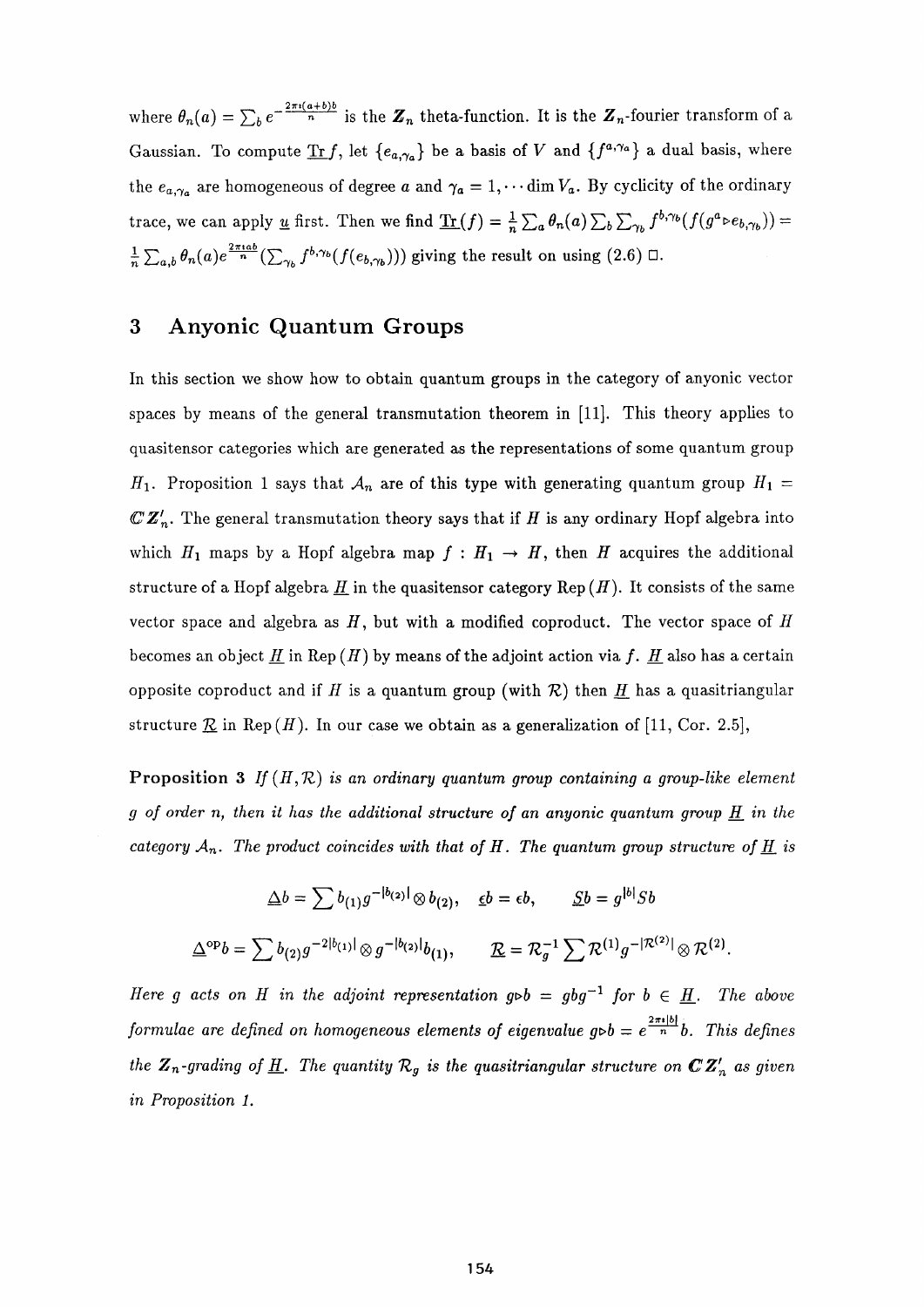Proof These formulae follow directly from the general formulae in [11]. In the notation there we are computing  $\underline{H} = B(\mathbb{C} \mathbb{Z}_n', H)$  where  $\mathbb{C} \mathbb{Z}_n'$  is the Hopf subalgebra generated by  $g$ , equipped with the non-standard quasitriangular structure given in Section 2. In the result shown it is assumed that all tensor product decompositions are into homogeneous elements. The second coproduct  $\Delta^{\mathrm{op}}$  specified in [11] is not simply  $\Psi^{-1} \circ \Delta$  but has something of the character of this. It comes out as

$$
\Delta^{\rm op} b = \sum e^{-\frac{2\pi i |b_{(1)}||b_{(2)}|}{n}} b_{(2)} g^{-2|b_{(1)}|} \otimes b_{(1)} \tag{11}
$$

where  $\Delta b = \sum b_{(1)} \otimes b_{(2)}$ . This then computes to the form stated. Note also that *g* itself appears in  $H$  with degree  $0 \Box$ .

The transmutation formulae in [11] hold in fact slightly more generally where there is a Hopf algebra map  $\mathbb{C} Z'_n \to H$  that need not be an inclusion. We limit ourselves here to giving two examples of the transmutation procedure. In both of these the map is an inclusion.

Our first example is with *H* the group algebra of a finite non-Abelian group containing an element *g* of order *n*. To be concrete we take for our example the group  $S_3$ , the permutation group on three elements, regarded as the symmetries of an equilateral triangle with fixed vertices 0,1,2, numbered clockwise. Let *g* denote a clockwise rotation of the triangle by  $\frac{2\pi}{3}$  and let  $R_a$  denote reflections about the bisector through the fixed vertex *a*. Let  $\mathbb{C}S_3$  denote the group Hopf algebra of  $S_3$ . It has basis  $\{1,g,g^2,R_0,R_1,R_2\}$ . Of course, there are many ways to work with  $S_3$ : we present it in a way that makes the generalization to higher  $n$  quite straightforward.

Example 4 Let  $H = \mathbb{C}S_3$  where  $S_3$  is the symmetry group of an equilateral triangle as *described. Its transmutation*  $S_3$  *by Proposition* 3 *is the following anyonic quantum group in A3. Firstly, the quantities* 

$$
r_a = \frac{1}{3} \sum_{b=0}^{b=2} e^{-\frac{2\pi i ab}{3}} R_b
$$

*are homogeneous of degree*  $|r_a| = a$ . Together with 1,g, g<sup>2</sup> of degree zero they form a basis *of* **5 3** *as an anyonic vector space. Its ordinary dimension is 6 and its anyonic dimension*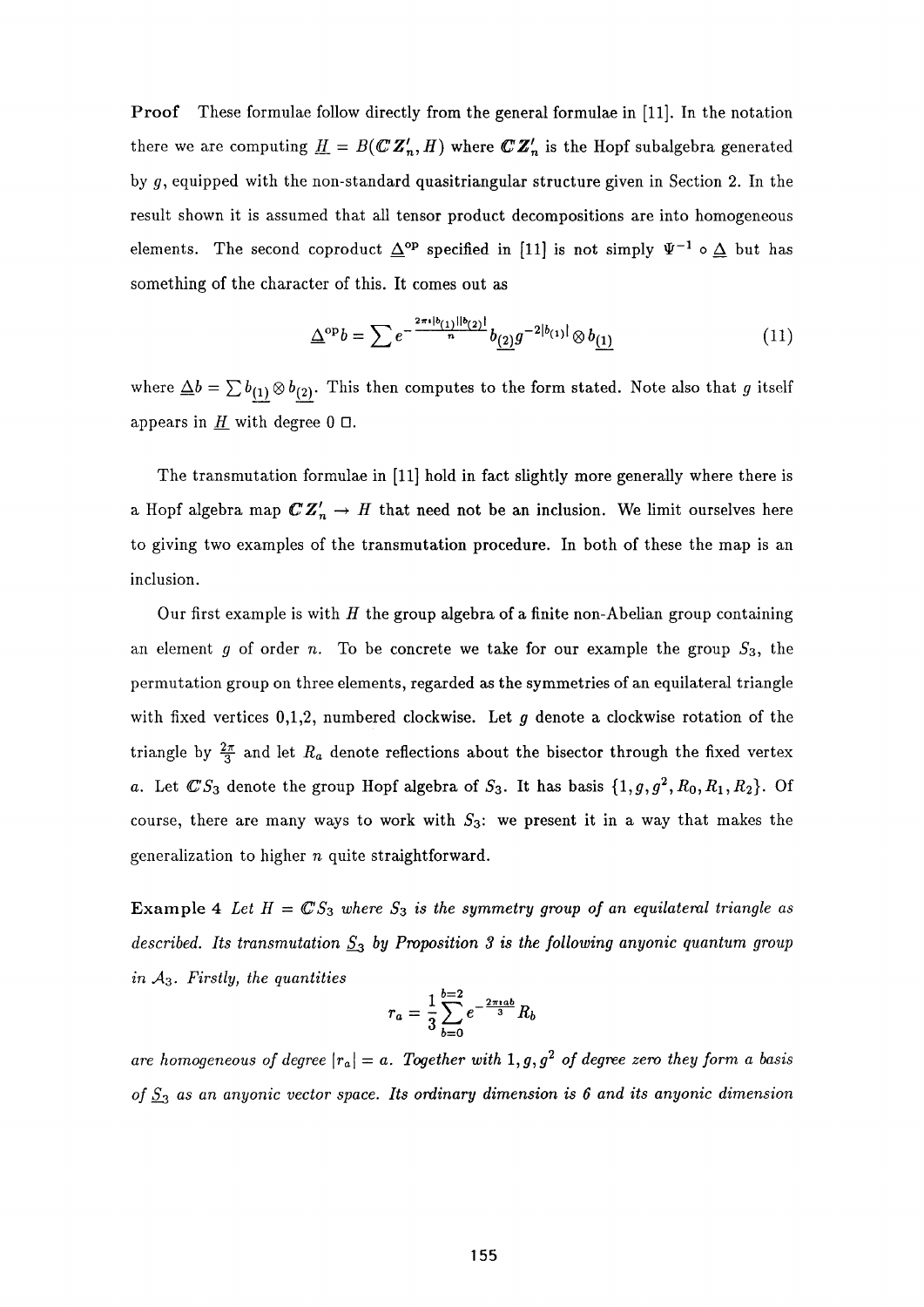*is*  $2e^{-\frac{\pi i}{3}}$ . The algebra structure is that of  $\mathbb{C}S_3$ . The anyonic quantum group structure is

$$
\underline{\Delta}r_a = \sum_{c=0}^{c=2} e^{-\frac{2\pi ic(a-c)}{3}} r_c \otimes r_{a-c}, \qquad \underline{\epsilon}r_a = \delta_{a,0}, \qquad \underline{S}r_a = e^{-\frac{2\pi i a^2}{3}} r_a
$$

$$
\underline{\Delta}^{\text{op}}r_a = \sum_{c=0}^{c=2} e^{-\frac{2\pi ic(a-c)}{3}} r_{a-c} \otimes r_c, \qquad \underline{\mathcal{R}} = \mathcal{R}_g^{-1}
$$

Proo f The reflections have the property that *gRag"<sup>1</sup> = Ra+ι* (mod 3). Hence their inverse fourier transforms  $r_a$  as shown are homogeneous of degree as stated. The Hopfe algebra structure on *g* (of degree zero) is unmodified. The usual coproduct in the remainder  $\sum_{i} c_i c_i$  is  $\sum_{i} c_i c_i$  and  $\sum_{i} c_i c_i$  and  $\sum_{i} c_i c_i$  and  $\sum_{i} c_i c_i$  and  $\sum_{i} c_i c_i$  $\overline{A}$   $\overline{A}$   $\overline{C}$   $\overline{C}$   $\overline{C}$   $\overline{C}$   $\overline{C}$   $\overline{C}$   $\overline{C}$   $\overline{C}$   $\overline{C}$   $\overline{C}$   $\overline{C}$   $\overline{C}$   $\overline{C}$   $\overline{C}$   $\overline{C}$   $\overline{C}$   $\overline{C}$   $\overline{C}$   $\overline{C}$   $\overline{C}$   $\overline{C}$   $\overline{C}$   $\overline{$  $r_a$   $g \rightarrow r_a$   $\sim$   $r_a$   $g \rightarrow r_a$  of respectively. Likewise, the original antipode on the state  $\frac{1}{2}$   $\frac{1}{2}$   $\frac{1}{2}$   $\frac{1}{2}$   $\frac{1}{2}$   $\frac{1}{2}$   $\frac{1}{2}$   $\frac{1}{2}$   $\frac{1}{2}$   $\frac{1}{2}$   $\frac{1}{2}$   $\frac{1}{2}$   $\frac{1}{2}$   $\frac{1}{2}$   $\frac{1}{2}$   $\frac{1}{2}$   $\frac{1}{2}$   $\frac{1}{2}$   $\frac{1}{2}$   $\frac{1}{2}$   $\frac{1}{2}$   $\frac{1}{2}$   $g^2 + a = e^a + a$  we obtain  $\frac{b}{2}$  as shown. The computation for  $\frac{b}{2}$  is similar to that for **1.** The unmodified *TD* of  $\Phi$  by  $\Phi$  *N* = 1  $\circ$  1, so that  $\frac{R}{L}$  =  $n_{g}$  =  $\circ$ 

For the second example we consider the quantum groups  $H = U_q(sl(2))'$  defined at q a root of unity as in [7]. Here the prime in [7] refers to the finite-dimensional versions. They are generated by *Κ,* X, *Y* with relations

$$
K X K^{-1} = q^{\frac{1}{2}} X, \ K Y K^{-1} = q^{-\frac{1}{2}} Y, \ [X, Y] = \frac{K^2 - K^{-2}}{q^{\frac{1}{2}} - q^{-\frac{1}{2}}}, \ X^r = Y^r = 0, \ K^{4r} = 1
$$

where *q* = e 2 ? 1 . There is a coproduct *AX* = X ® if*+K~ <sup>X</sup>* ® X etc, antipode = —ça ,  $SY = -q^{-\frac{1}{2}}Y$  and a quasitriangular structure<sup>[7]</sup>. We work with this quantum group in an equivalent form with new generators and the  $[X, Y]$  relation taking the form

$$
g = K
$$
,  $E = X K^3$ ,  $F = Y K^{-1}$ ,  $qE F - F E = \frac{g^4 - 1}{q - 1}$ .

 $\mu$  = 1 so we can apply 1 reposition 3.

Example 5 Let  $n = 4r$ , so  $q = e^{\frac{8\pi i}{n}}$  and  $H = U_q(sl(2))'$  as described. Its transmutation  $U_q(sl(2))'$  by Proposition 3 is the following anyonic quantum group in  $A_n$ . As an anyonic *algebra it has generators g of degree* 0 *and*  $E, F$  *of degrees*  $|E| = 2$ ,  $|F| = -2$ . The algebra *relations are those of Uq(sl(2))<sup>1</sup> . The anyonic quantum group structure is* 

$$
\Delta E = E \otimes g^4 + 1 \otimes E, \qquad \Delta F = F \otimes 1 + 1 \otimes F
$$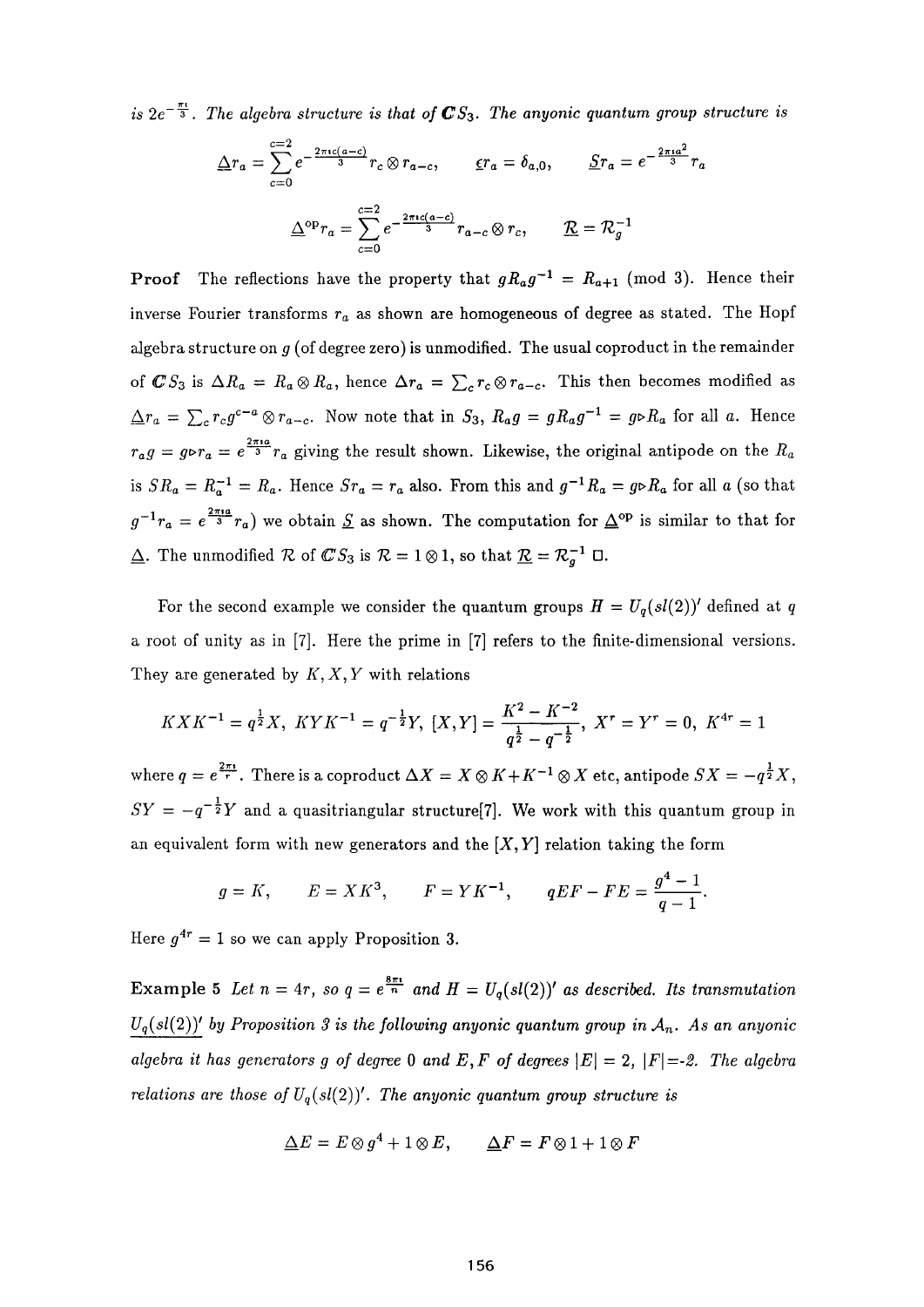$$
\underline{\epsilon}E = \underline{\epsilon}F = 0, \qquad \underline{S}E = -Eg^{-4}, \quad \underline{S}F = -F
$$

$$
\underline{\Delta}^{\text{op}}E = E \otimes 1 + 1 \otimes E, \qquad \underline{\Delta}^{\text{op}}F = F \otimes 1 + g^{4} \otimes F
$$

$$
\underline{\mathcal{R}} = \sum_{m=0}^{r-1} E^{m} \otimes F^{m} \frac{(q-1)^{2m}}{(q^{m}-1)\cdots(q-1)}
$$

*where the*  $m = 0$  *term is defined to be*  $1 \otimes 1$ *. The coproduct etc on g are unchanged.* 

Proof This follows from direct computation using the form of the generators shown. The degree of E, F is computed by  $gEg^{-1} = e^{-\frac{1}{H}}E$  and similarly for  $|F|$ . Since g has degree 0 its structure is of course unchanged. The formula for  $\underline{\mathcal{R}}$  was in fact obtained by direct computation from the axioms for an anyonic quasitriangular structure in  $U_q(sl(2))'$ . Proposition 3 can then be pushed backwards to obtain an expression for  $\mathcal R$  in  $U_q(sl(2))'$ , namely

$$
\mathcal{R} = \mathcal{R}_g \sum_{m=0}^{r-1} E^m g^{-2m} \otimes F^m \frac{(q-1)^{2m}}{(q^m-1)\cdots(q-1)}
$$
  
=  $\mathcal{R}_K \sum_{m=0}^{r-1} (K X)^m \otimes (K^{-1} Y)^m \frac{(1-q^{-1})^{2m}}{(1-q^{-m})\cdots(1-q^{-1})}$ 

Its matrices in the standard representations coincide with those in [7].  $\mathcal{R}_g = \mathcal{R}_K$  comes from Proposition 1 $\Box$ .

Note in this example the general phenomenon of transmutation: it can trade a noncocommutative object  $U_q(sl(2))'$  in an ordinary bosonic category into a more cocommutative object (see  $\Delta F$ ,  $\Delta^{\rm op}E$ ) in a more non-commutative (in this case anyonic) category. There are plenty of other examples along the lines of the two examples above.

#### **4 General Construction Based on Self-Dual Hopf Algebras**

In this section we briefly describe a general construction from which the results of Section 2 were obtained. For these purposes we work over an arbitrary field *k* of characteristic not 2. Let *H* be an arbitrary self-dual Hopf algebra. This means a Hopf algebra equipped with a bilinear form  $\lt$ ,  $\gt$ :  $H \otimes H \to k$  such that

$$
\langle \Delta g, a \otimes b \rangle = \langle g, ab \rangle, \quad \langle h \otimes g, \Delta a \rangle = \langle hg, a \rangle \tag{12}
$$

$$
\langle 1, a \rangle = \epsilon(a), \quad \langle h, 1 \rangle = \epsilon(h), \quad \langle Sh, a \rangle = \langle h, Sa \rangle \tag{13}
$$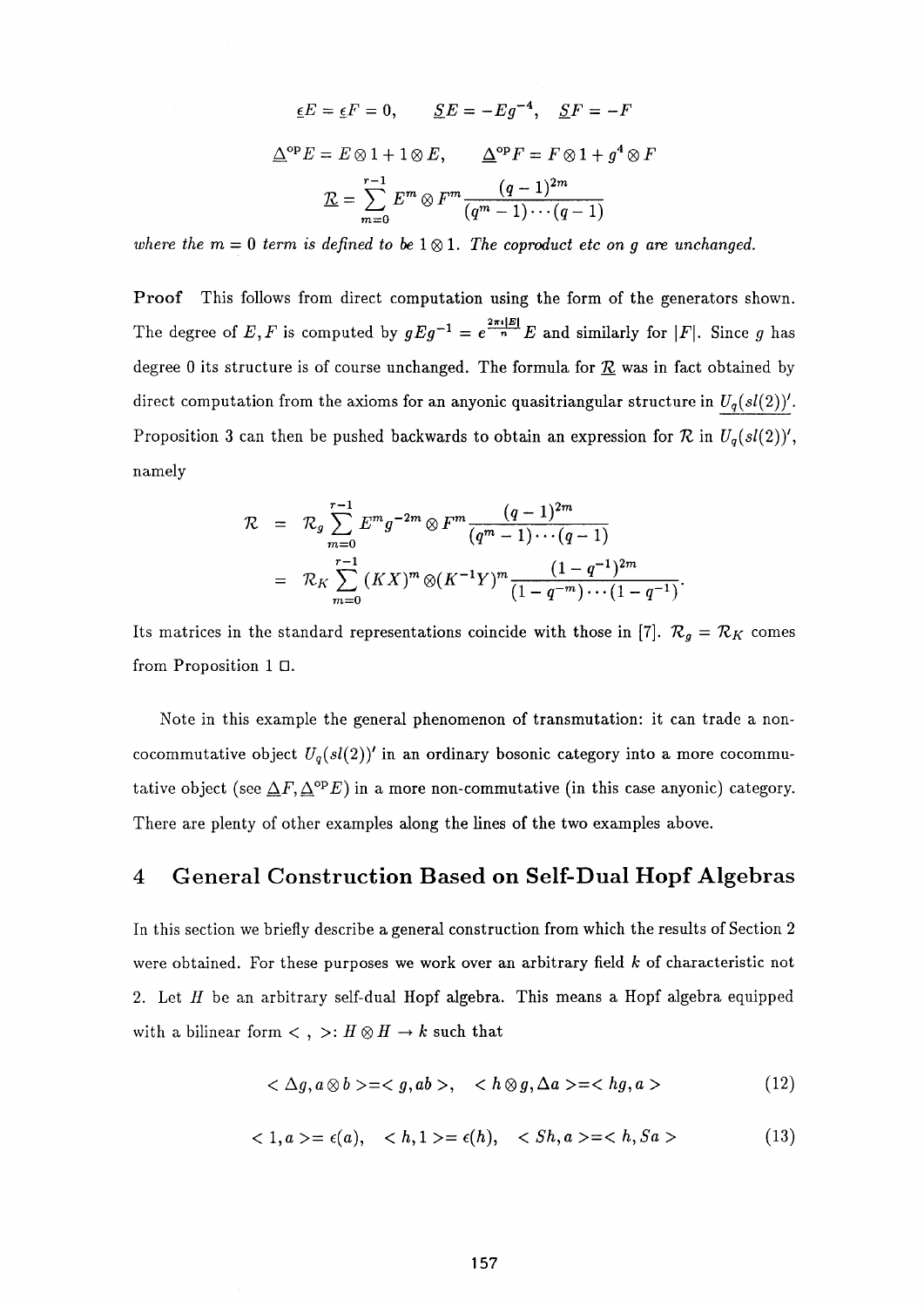for all  $h, g, a, b \in H$ . Here  $\langle h \otimes g, a \otimes b \rangle = \langle h, a \rangle \langle g, b \rangle$ . Now for any finitedimensional Hopf algebra *H* there is a quasitriangular one, *D{H),* introduced by [17] (the Drinfeld quantum double of *H*). It is built on  $H \otimes H^*$  with certain relations. In [22] we showed how to generalize this construction to the situation of dually paired Hopf algebras, not necessarily finite-dimensional. We use this now in the case when *H* is dually paired with itself. The construction in [22] means that  $D(H)$  is built now on  $H \otimes H$  with the product

$$
(h \otimes a)(g \otimes b) = \sum \langle Sh_{(1)}, b_{(1)} \rangle (h_{(2)}g \otimes b_{(2)}a) \langle h_{(3)}, b_{(3)} \rangle \qquad (14)
$$

and the tensor product coalgebra structure. The antipode is  $S(n \otimes a) = (Sn \otimes 1)(T \otimes S - a)$ .

Proposition 6 Let *H* be an involutory self-dual Hopf algebra and  $D(H)$  its quantum *double as described on*  $H \otimes H$ . Then

$$
H' = \frac{D(H)}{(h \otimes 1 - 1 \otimes h : h \in H)}
$$

*is a commutative Hopf algebra. In the finite-dimensional case it is quasitriangular (a quantum group in the strict sense) with* 

$$
\mathcal{R}=\sum_{a}f^{a}\otimes e_{a}\in H'\otimes H'.
$$

*Here {ea} is a basis of and {f<sup>a</sup> } another, dual, basis of and we use for 1Z their projections to H'. If S does not act as the identity in H<sup>f</sup> then TZ is strictly quasitriangular (so that*  $\text{Rep}(H)$  *is strictly braided).* 

**Proof** Firstly, the coproduct on  $D(H)$  is  $\Delta(h \otimes a) = \sum h_{(1)} \otimes a_{(1)} \otimes h_{(2)} \otimes a_{(2)}$ . Then we have

$$
\Delta(h \otimes 1 - 1 \otimes h) = \frac{1}{2} \sum (h_{(1)} \otimes 1 - 1 \otimes h_{(1)}) \otimes (1 \otimes h_{(2)} + h_{(2)} \otimes 1) + (h_{(1)} \otimes 1 + 1 \otimes h_{(1)}) \otimes (h_{(2)} \otimes 1 - 1 \otimes h_{(2)})
$$

where we use the same decomposition  $\Delta h = \sum h_{(1)} \otimes h_{(2)}$  for the two h's. Hence the ideal generated by the relations  $(h \otimes 1) = (1 \otimes h)$  for all  $h \in H$  is a biideal in the sense of [16, p. 87. It is also respected by *S* if  $S^2 = id$  (the condition that *H* is involutory). Hence the quotient is a Hopf algebra. The  $\mathcal R$  shown is just the projection of the one on  $D(H)$  found by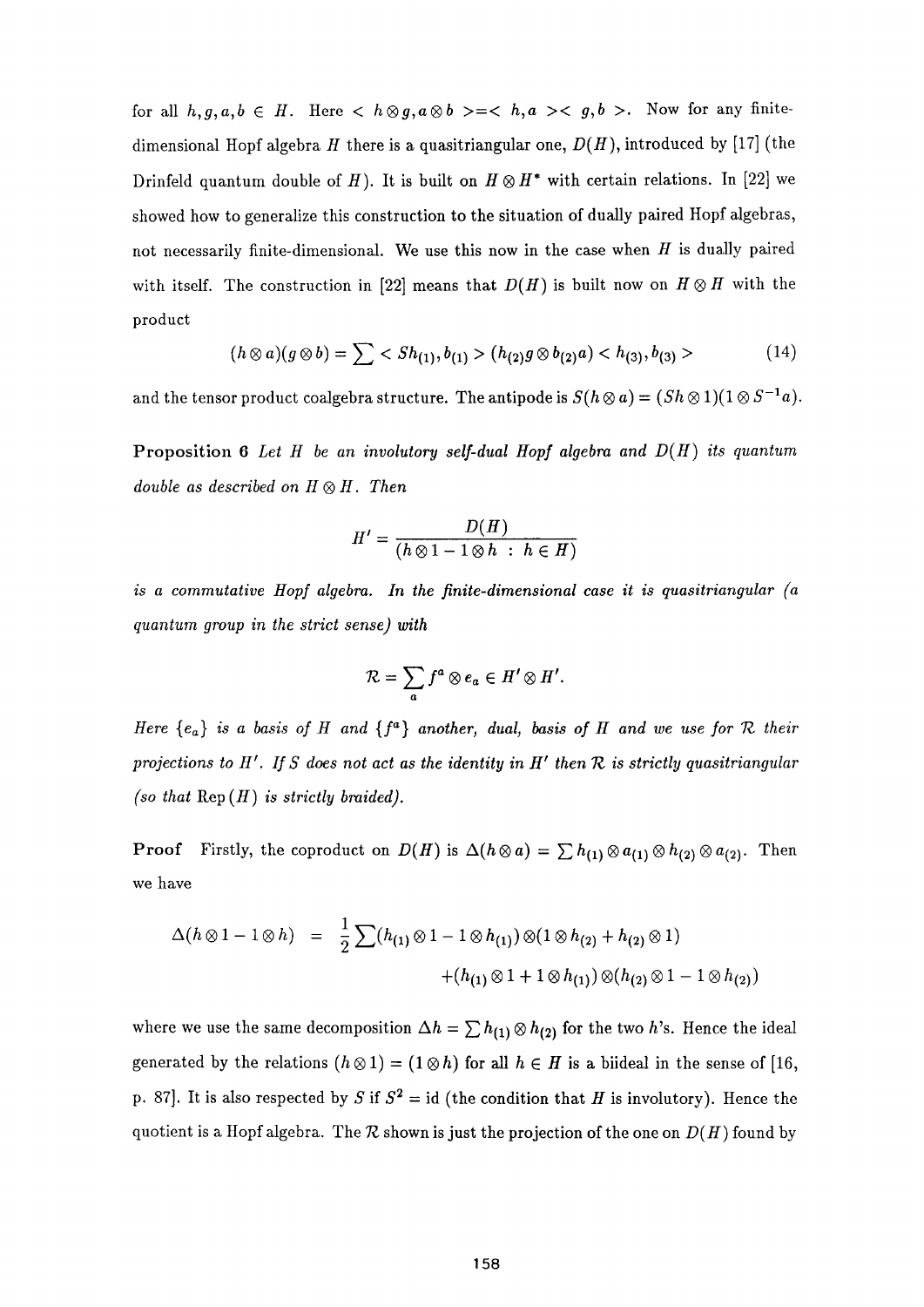[17]. We used the conventions of [23]. That *H<sup>r</sup>* is commutative follows from the formula for the product (in our conventions,  $D(H)$  includes  $H$  on the right with the opposite product). Note that in any quasitriangular Hopf algebra one has  $(S \otimes \mathrm{id})(\mathcal{R}) = \mathcal{R}^{-1}$  which leads to  $\mathcal{R}^{-1} = \sum S f^a \otimes e_a$ . Note that because *H'* is commutative, its antipode has square 1  $\Box$ .

We used this construction applied to  $H = \mathbb{C} \mathbb{Z}_n$  to obtain the structure of  $\mathbb{C} \mathbb{Z}_n'$ described above. To do this we take for *H* a basis  $e_a = g^a$  for  $a = 0, 1, \dots, n-1$ . The dual basis can be written in terms of  $\mathbf{Z}_n$  (the character group of  $\mathbf{Z}_n$ ), which we identify with  $Z_n$  itself to obtain the self-duality pairing.

Of course, the input Hopf algebra  $H$  need not itself be commutative or cocommutative. Indeed some, self-dual non-commutative and non-cocommutative involutory Hopf algebras were constructed in [24]. For example, let  $T_n$  be the group of upper triangular matrices in *M<sub>n</sub>*(*k*) with 1 on the diagonal. Then in [24] we constructed a bicrossproduct  $kT_n{}^{\beta} \bowtie_{\alpha} (kT_n)^*$ by means a certain action  $\alpha$  and coaction  $\beta$ . These were obtained by an action of each  $T_n$  factor group on the other by a modification of the left-regular action. The left  $T_n$ factor here plays the role of momentum group, the other of position space. The Hopf algebra itself is then the quantum algebra of observables in an algebraic approach to quantum gravity[25]. Physically, in this setting Hopf algebra duality corresponds to a reversal of the roles of observables and states in the quantum system, and in this class of bicrossproduct models the dual Hopf algebra is of the same type with reversal of the roles of position and momentum. Of course, for physical models one must work with Lie groups and Hopf-von Neumann algebras rather than in an algebraic setting. This was done in [26]. The application of the above construction in this context is one direction for further work.

Finally we mention a variant of Proposition 6 which avoids some of the restrictions there. It applies also to  $H$  infinite-dimensional provided the antipode is invertible and that  $R$  makes sense.

Proposition 7 Let  $H$  be a finite-dimensional antiself dual Hopf algebra. Then  $H' =$  $D(H)/(h\otimes 1-1\otimes h: h\in H)$  *is a quasitriangular Hopf algebra (not necessarily commutative) with TZ as in Proposition 6.*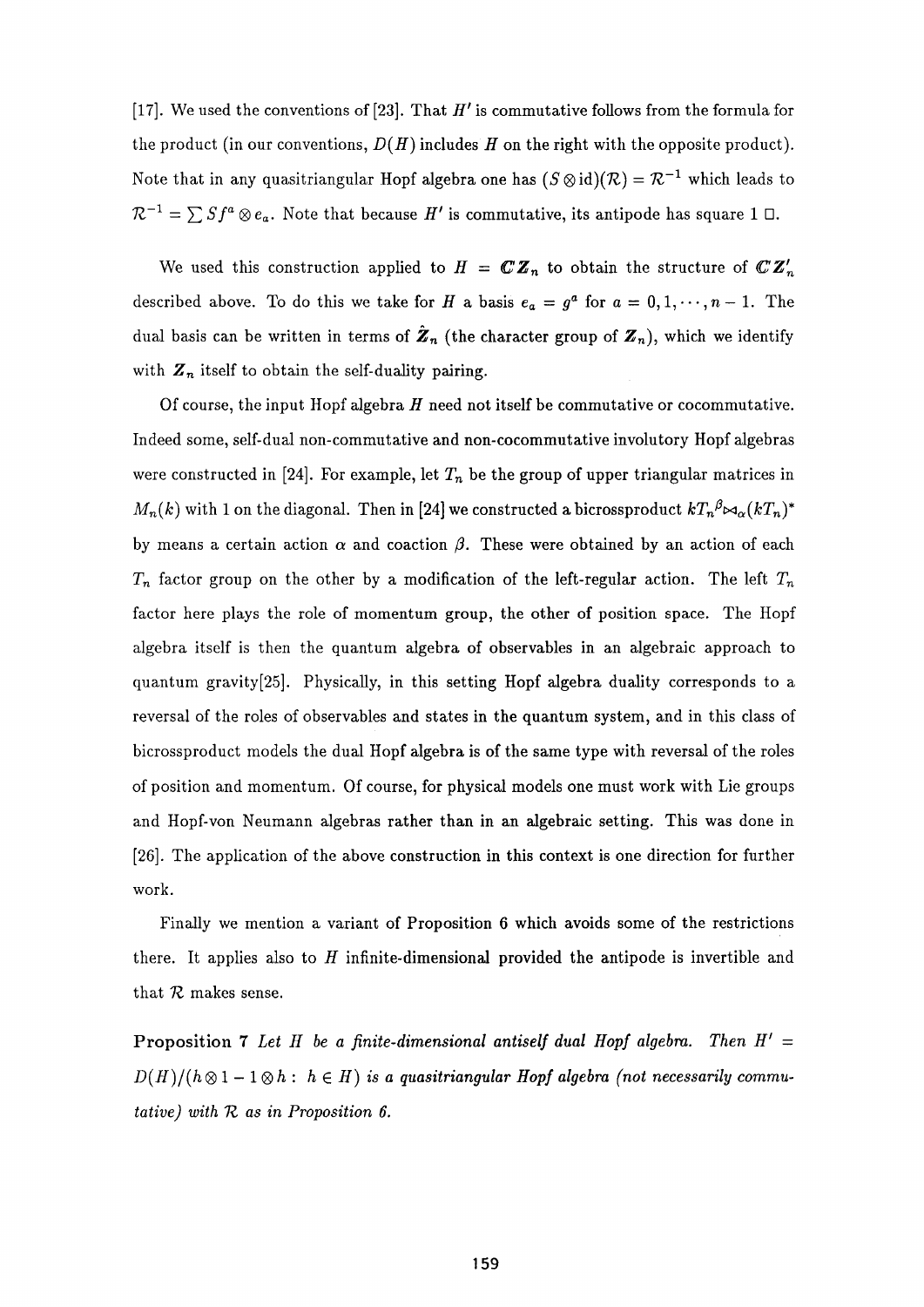**Proof** This variant differs in that we now suppose that there is a pairing  $\lt$ ,  $\gt$ :  $H \otimes H \to$ *k* that obeys  $\langle \Delta h, a \otimes b \rangle = \langle h, ba \rangle$  and  $\langle Sh, a \rangle = \langle h, S^{-1}a \rangle$  for all  $h, a, b \in H$ (the rest as in (4.12)-(4.13)). In the finite-dimensional case this says  $H \cong H^{*op}$  where the latter is  $H^*$  with the opposite product. The formulae for  $D(H)$  are now similar but with  $ab_{(2)}$  rather than  $b_{(2)}a$  in (4.14) and  $S(h\otimes a)=(Sh\otimes 1)(1\otimes Sa)$ . This means that both factors in  $H\otimes H$  are sub-Hopf algebras. In this case  $H'$  is always a Hopf algebra and need not be commutative  $\square$ .

On the other hand, so far, few antiself-dual Hopf algebras are known. One example of *Η*  that is antiself-dual (as well as self-dual) is the Hopf algebra generated by  $g, x$  and relations  $g^2 = 1, x^2 = 0, gx = -xg$  and Hopf algebra structure  $\Delta g = g \otimes g, \, \Delta x = x \otimes 1 + g \otimes x,$  $\epsilon g = 1$ ,  $\epsilon x = 0$ ,  $Sg = g$ ,  $Sx = xg$ . The Hopf algebra is due to Sweedler but see [11] where we show that it is self-dual and isomorphic to its own opposite. In this case  $H' = H$  as Hopf algebras. The proposition means that *H* itself is quasitriangular, as first found in [27] by other means. The search for further antiself-dual Hopf algebras is a second direction for further work.

#### Acknowledgements

I thank R.E. Borcherds, A.J. Macfarlane and S. Shnider for discussions. Work supported by SERC and the Drapers fellowship of Pembroke College, Cambridge.

## **References**

- [1] K. Fredenhagen, K.H. Rehren, and B. Schroer. Superselection sectors with braid statistics and exchange algebras. *Comm. Math. Phys.* **125** (1989) 201-226.
- [2] R. Longo. Index of subfactors and statistics of quantum fields. *Comm. Math. Phys.*  **126** (1989) 217.
- [3] J. Fröhlich and F. Gabbiani. Braid statistics in local quantum theory. *Rev. Math. Phys.* **2** (1990) 251-353.
- [4] P. Freyd and D. Yetter. Braided compact closed categories with applications to low dimensional topology. Adv. Math. 77 (1989) 156-182.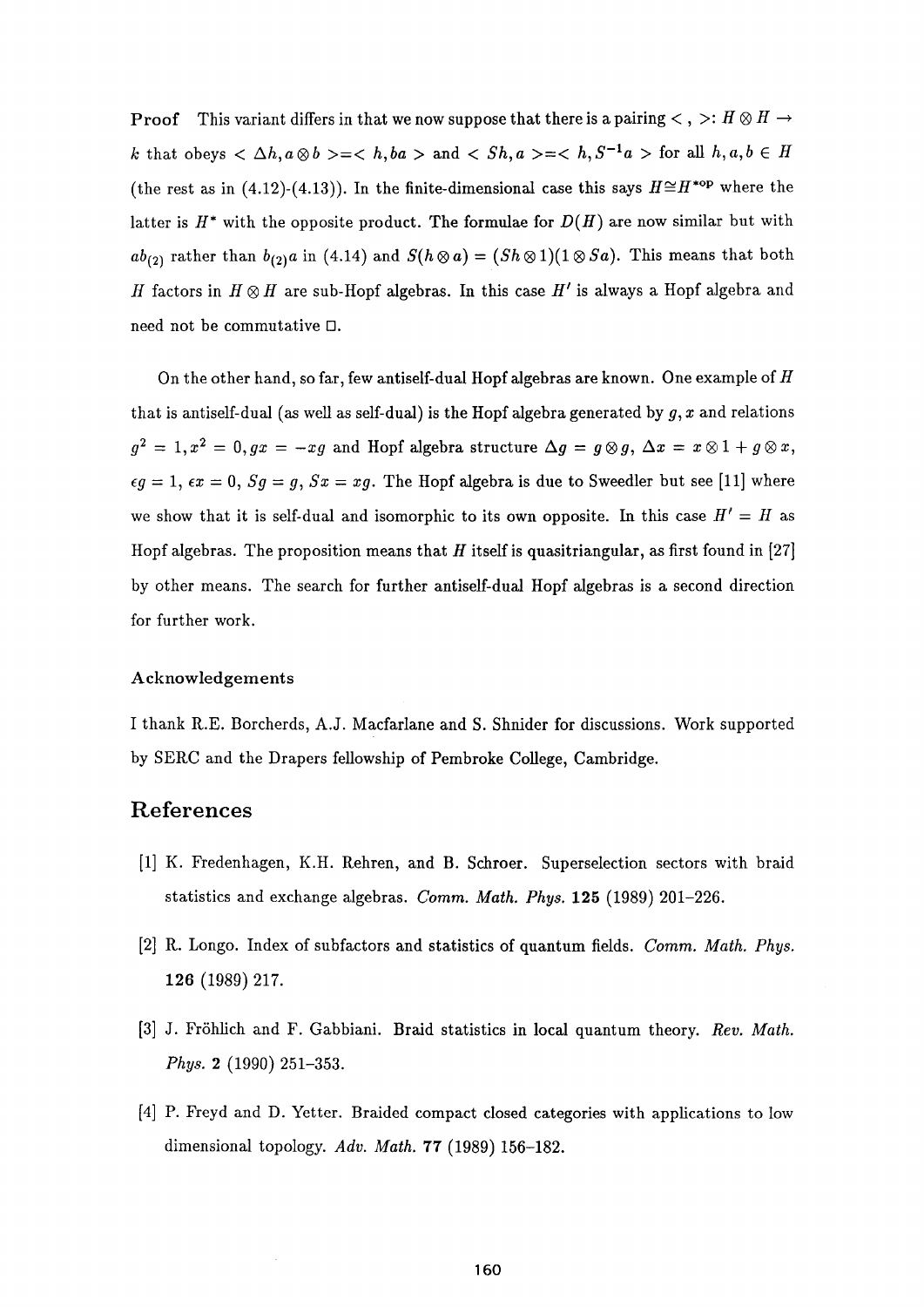- [5] S. Majid. Quasitriangular Hopf algebras and Yang-Baxter equations. *Int. J. Modern Physics A* **5** (1990) 1-91.
- [6] A. Joyal and R. Street. Braided monoidal categories. Mathematics Reports 86008, Macquarie University (1986).
- [7] N.Yu Reshetikhin and V.G. Turaev. Invariants of 3-manifolds via link polynomials and quantum groups. *Invent. Math.* **103** (1991) 547-597.
- [8] S. Majid. Reconstruction theorems and rational conformal field theories. *Int. J. Mod. Phys.* 6 (1991) 4359-4374.
- [9] S. Majid. Braided groups and algebraic quantum field theories. *Lett. Math. Phys.* **22**  (1991) 167-176.
- [10] S. Majid. Examples of braided groups and braided matrices. *J. Math. Phys.* 32 (1991) 3246-3253.
- [11] S. Majid. Transmutation theory and rank for quantum braided groups. *Preprint,*  DAMTP/91-10 (1991).
- [12] S. Majid. Cross products by braided groups and bosonization. To appear in *J. Algebra.*
- [13] F. Wilczek, ed. *Fractional Statistics and Anyon Superconductivity.* World. Sci. (1990).
- [14] J. Fröhlich and P.-A. Marchetti. Quantum field theories of vortices and anyons. *Comm. Math. Phys.* **121** (1989) 177.
- [15] M. Cohen. Hopf algebras acting on semiprime algebras. *Contemp. Math.* **43** (1985) 49-61.
- [16] M.E. Sweedler. *Hopf Algebras.* Benjamin (1969).
- [17] V.G. Drinfeld. Quantum groups. In A. Gleason, ed., *Proceedings of the ICM,* pages 798-820, Rhode Island, AMS (1987).
- [18] D.I. Gurevich. Algebraic aspects of the quantum Yang-Baxter equation. *Leningrad Math. J.* **2** (1991) 801-828.